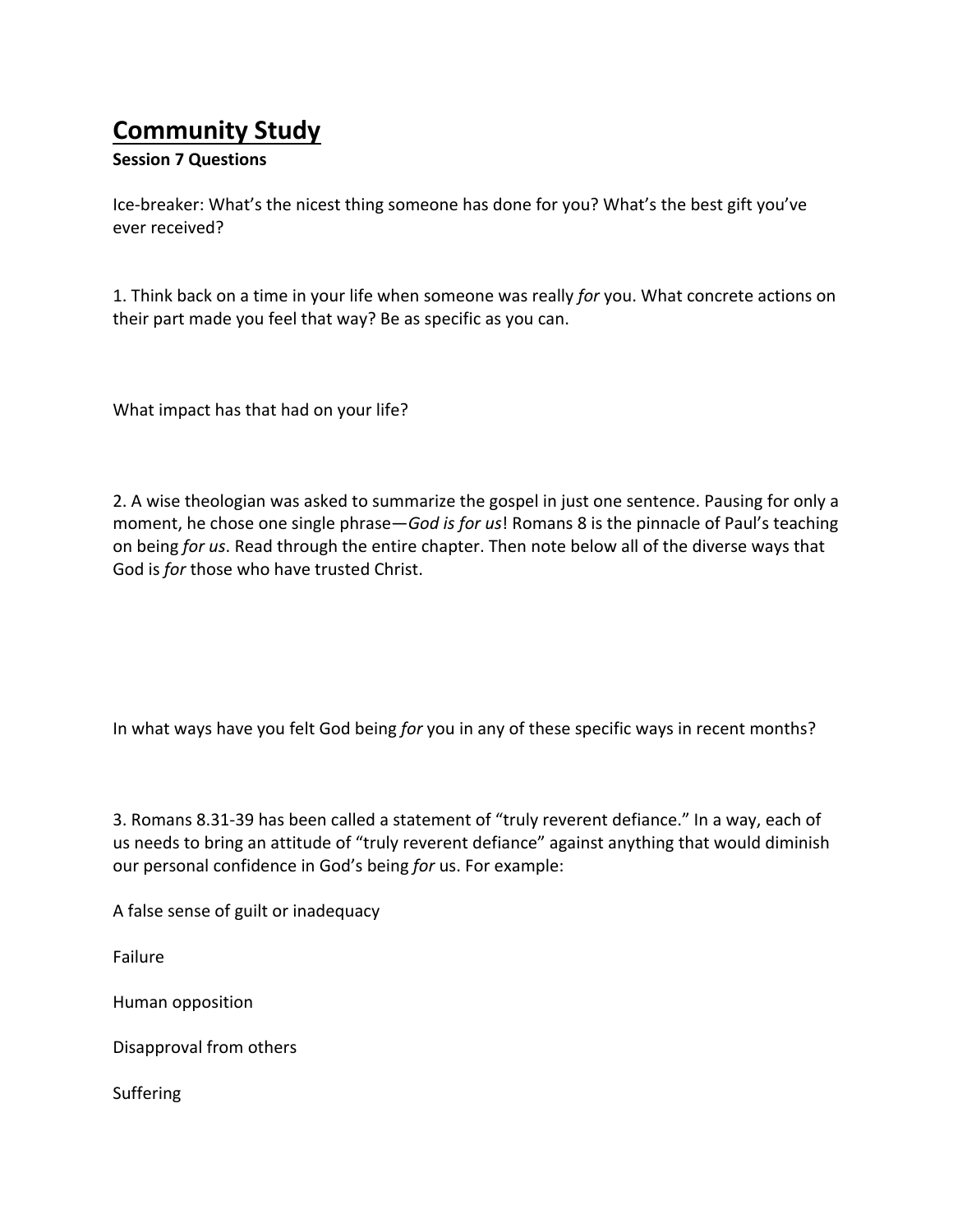All these must be ruthlessly countered by a sanctified spirit of defiance that insists on clinging to the unyielding promises of God. What tempts you to feel distant or separated from God? Where do you especially need "truly reverent defiance" these days?

4. In Romans 8.33-34, Paul is using the picture of a courtroom. In U.S. law there is a tradition that once a person has been tried and found innocent they cannot be accused and retried—no possibility of "double jeopardy." Paul says that God himself has declared us innocent, loved, and free in Christ. There is simply no power able to overturn that verdict—no "spiritual double jeopardy?" The trial's over. The verdict's in. You're free.

How might if affect your prayer life and your confidence with God if you were to live in full assurance of God's final verdict of "innocent" for your life?

5. There is a strong temptation to judge the extent to which you feel God is for you by how smoothly your life is going at any particular time. How tempted are you to do that?

Romans 8.28 reads, 

And we know that in all things God works for the good of those who love him, who have been *called according to his purpose.*

What do you think enabled Paul to make the bold statement that he did in Romans 8.28?

Paul really believed that God was for him, even in the worst of times. It wasn't just head knowledge or theological truth. It was a belief that shaped the way Paul did life. In the same vein, C.S. Lewis once said,

Ask yourself, 'If I were sure that I loved God, what would I do?' When you have found the *answer, go & do it.*

How would your life be different if you really believed that God was *for you* through all of life's circumstances? What effect would it have on your confidence, anxiety level, and attitudes?